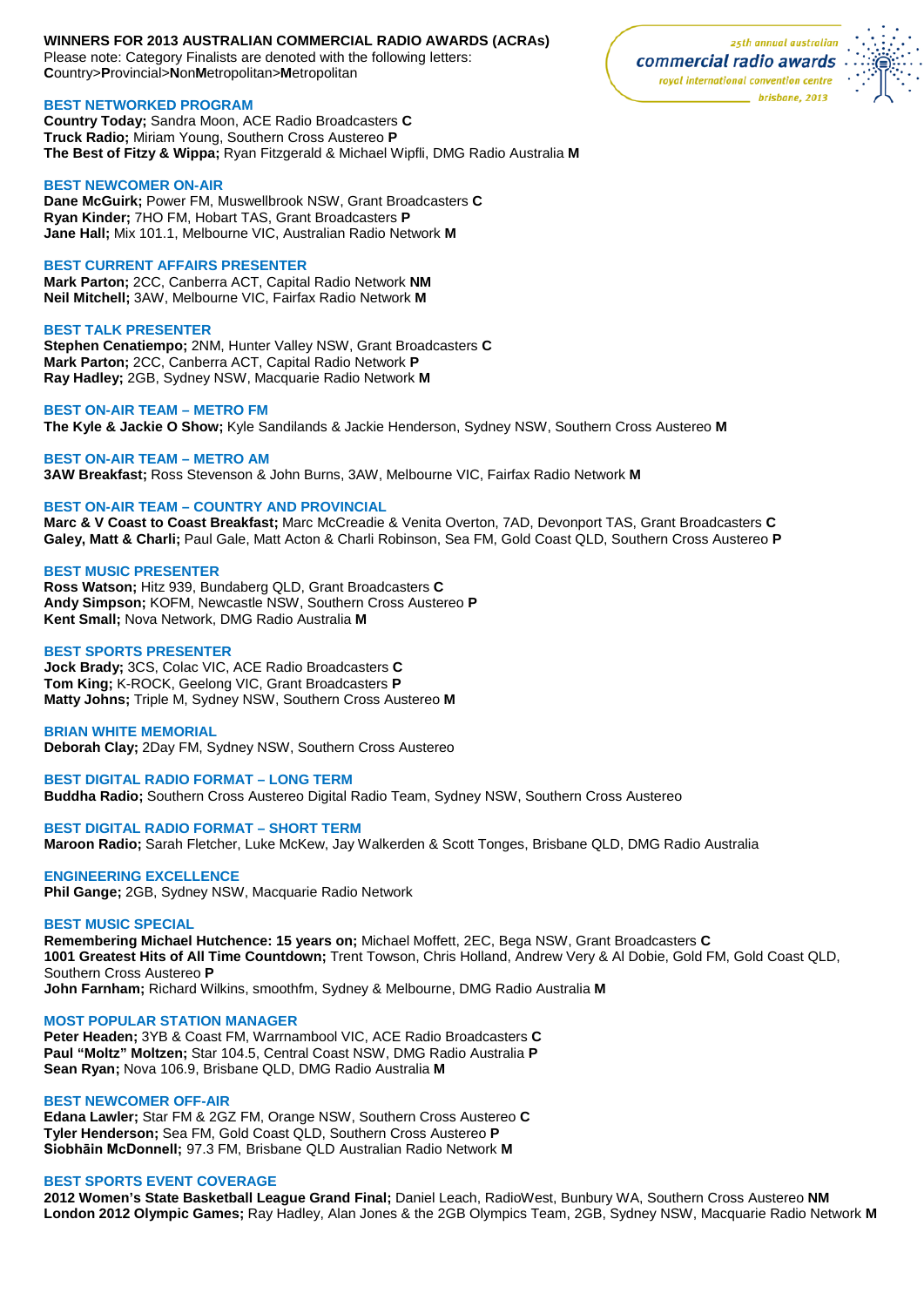#### **BEST NEWS PRESENTER – COUNTRY & PROVINCIAL Robyn Atkinson;** 3WM & Mixx FM, Horsham VIC, ACE Radio Broadcasters **C Glen Lauder;** Star 104.5, Central Coast NSW, DMG Radio Australia **P**

#### **BEST NEWS PRESENTER – METRO FM**

**Nehal Alavi Dalgliesh;** Mix 106.5, Sydney NSW, Australian Radio Network **M**

# **BEST NEWS PRESENTER – METRO AM**

**Steve Blanda;** 2UE, Sydney NSW, Fairfax Radio Network **M**

# **BEST SHOW PRODUCER – ENTERTAINMENT/MUSIC**

**Joe Gleeson;** Scotty & Nige, 104.7, Canberra ACT, ARN/Southern Cross Austereo **NM Gemma O'Neill;** The Kyle & Jackie O Show, 2Day FM, Sydney NSW, Southern Cross Austereo **M**

# **BEST SHOW PRODUCER – TALK CURRENT AFFAIRS**

**David Sharaz;** 2CC Breakfast Show with Mark Parton, 2CC, Canberra ACT, Capital Radio Network **NM Michael Thompson;** The Ray Hadley Morning Show, 2GB, Sydney NSW, Macquarie Radio Network **M**

#### **BEST MUSIC DIRECTOR**

**Guy Mylecharane;** Snow FM, Jindabyne NSW, Capital Radio Network **C Kiri Martin;** Sea FM, Gosford NSW, Southern Cross Austereo **P Wayne McClean;** 96FM, Perth WA, Fairfax Radio Network **M**

#### **BEST PROGRAM DIRECTOR**

**Len Pakot;** 3SH & Mixx FM, Swan Hill VIC, ACE Radio Broadcasters **C Andrew Very;** Sea FM & Gold FM, Gold Coast QLD, Southern Cross Austereo **P Charlie Fox;** WSFM, Sydney NSW, Australian Radio Network **M**

#### **BEST STATION PRODUCED COMEDY SEGMENT**

**Confusing Email Address;** Luke Bradnam, Hot Tomato, Gold Coast QLD, Hot Tomato **NM Cookie Jars Parody;** Ryan Fitzgerald, Michael Wipfli & Richard Culph, Nova 96.9, Sydney NSW, DMG Radio Australia **M**

# **BEST SYNDICATED AUSTRALIAN PROGRAM**

**My Generation;** MCM Media

# **BEST DOCUMENTARY**

**Ash Wednesday 30th Anniversary;** Ewan Grant, 5SE, Mount Gambier SA, Southern Cross Austereo **NM Bali Bombing 10th Anniversary;** Sideshow Mike Andersen, Triple M, Sydney NSW, Southern Cross Austereo **M**

# **BEST ACHIEVEMENT IN PRODUCTION**

**Brendan Egan;** Hitz 939, Bundaberg QLD, Grant Broadcasters **C Mark 'Doogie' Brewer;** NXFM, Newcastle NSW, Southern Cross Austereo **P Sideshow Mike Andersen;** Triple M, Sydney NSW, Southern Cross Austereo **M**

#### **BEST AGENCY SALESPERSON**

**Kristy Marshall;** Nova 93.7, Perth WA, DMG Radio Australia

# **BEST STATION SALES ACHIEVEMENT**

**Albury Sales Team;** Star FM & 105.7 The River, Albury NSW, Southern Cross Austereo **NM Mix 106.5 Direct Sales;** Mix 106.5, Sydney NSW, Australian Radio Network **M**

# **BEST DIRECT SALESPERSON**

**Jacqueline Jeffery;** 2BS & B-Rock, Bathurst NSW, Bathurst Broadcasters **C Renee Franckiewicz;** 2GO & Sea FM, Gosford NSW, Southern Cross Austereo **P Antonell Doyle;** Nova 93.7, Perth WA, DMG Radio Australia **M**

# **BEST STATION PRODUCED COMMERCIAL – SINGLE**

**Climate King;** Grant Clifford & David Horspool, 2GZ & Star FM, Orange NSW, Southern Cross Austereo **C Wamberal Florist;** Grant Clifford & Marc Dwyer, Sea FM, Gosford NSW, Southern Cross Austereo **P Untrue;** Shaun Malzard & Daryl Missen, Mix 101.1, Melbourne VIC, Australian Radio Network **M**

# **BEST STATION PRODUCED COMMERCIAL – CAMPAIGN**

**Elite Smash Repairs;** Cameron Horn, Anna Cook & David Horspool, Sea FM, Gosford NSW, Southern Cross Austereo **NM Trust Your Ears;** Garry Dean & Carl Step, Mix 94.5, Perth WA, Southern Cross Austereo **M**

# **BEST MULTIMEDIA EXECUTION – STATION**

**Rod & Biggzy's Ride for Pegasus;** Sarah Duffy, Rod Cuddihy & Carla Bignasca, Mix 106.3, Canberra ACT, ARN/Southern Cross Austereo **NM**

**Fitzy & Wippa's Song Parodies;** Ryan Fitzgerald, Michael Wipfli, Daniel Bryant & Richard Culph, Nova 96.9, Sydney NSW, DMG Radio Australia **M**

# **BEST MULTIMEDIA EXECUTION – SALES**

**Carlton Dry Expression Sessions;** George Thie, Hot Tomato, Gold Coast QLD, Hot Tomato **NM Fifi & Jules' Car Swap;** Today Network, Southern Cross Austereo **M**